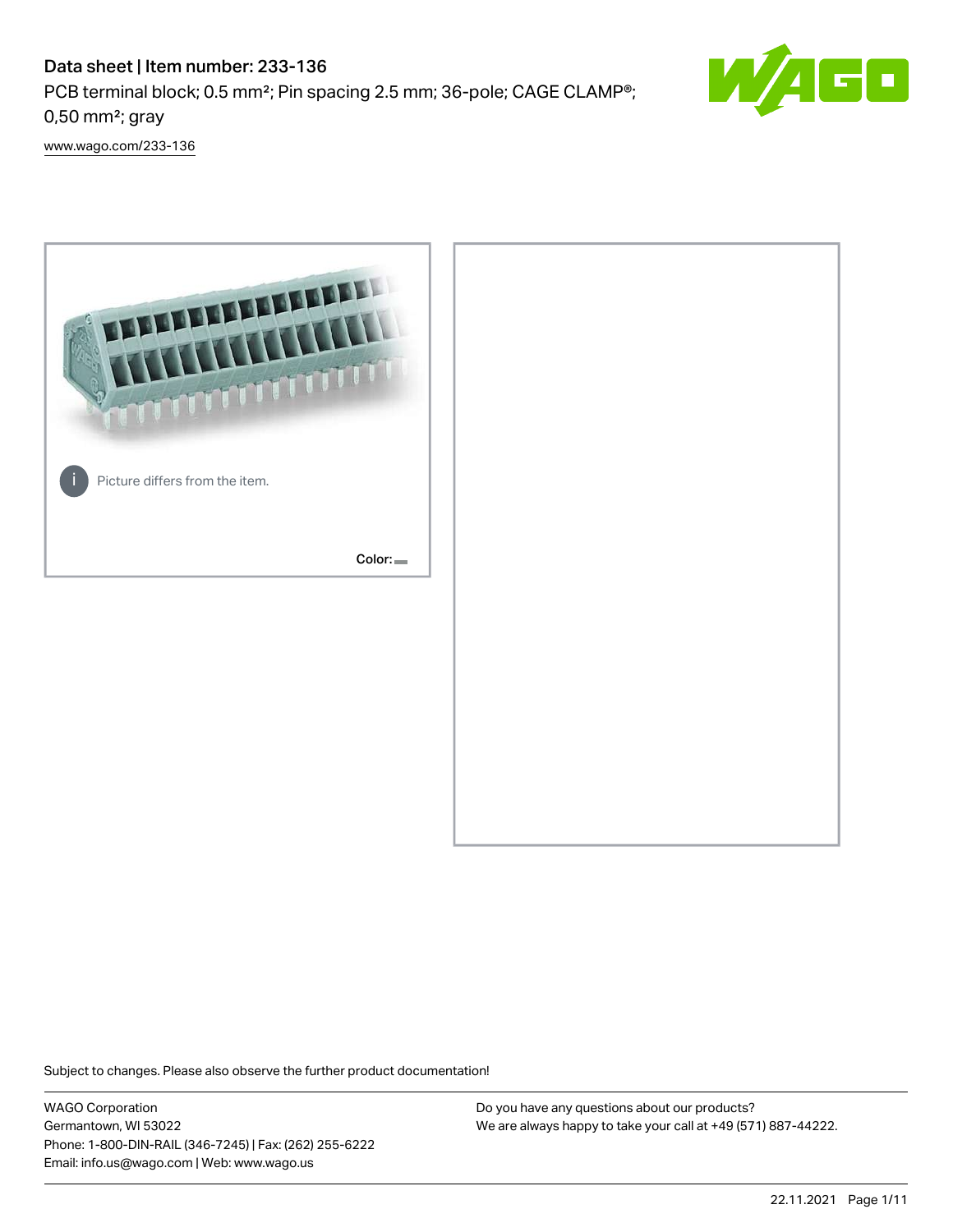

Dimensions in mm

 $L =$  (pole no. x pin spacing) + 2.3 mm

#### Item description

- Compact terminal strips with CAGE CLAMP<sup>®</sup> connection and screwdriver actuation parallel or perpendicular to conductor entry
- Double solder pins for high mechanical stability
- Custom color combinations

Subject to changes. Please also observe the further product documentation!

WAGO Corporation Germantown, WI 53022 Phone: 1-800-DIN-RAIL (346-7245) | Fax: (262) 255-6222 Email: info.us@wago.com | Web: www.wago.us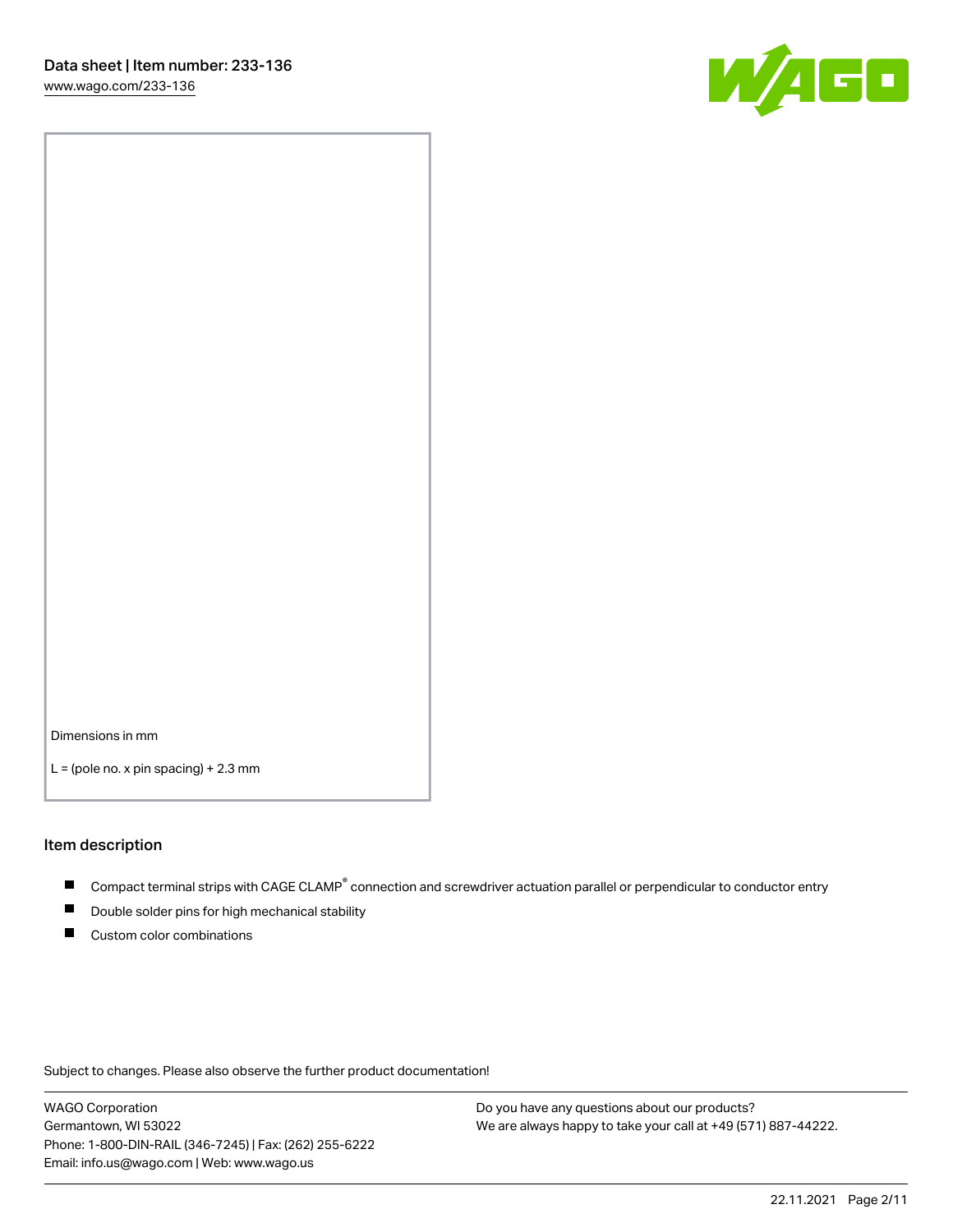

# Data Notes

| Variants: | Other pole numbers                                               |
|-----------|------------------------------------------------------------------|
|           | Other colors                                                     |
|           | Mixed-color PCB connector strips                                 |
|           | Direct marking                                                   |
|           | Other versions (or variants) can be requested from WAGO Sales or |
|           | configured at https://configurator.wago.com/                     |

# Electrical data

# IEC Approvals

| Ratings per                 | IEC/EN 60664-1                                                        |
|-----------------------------|-----------------------------------------------------------------------|
| Rated voltage (III / 3)     | 63 V                                                                  |
| Rated surge voltage (III/3) | $2.5$ kV                                                              |
| Rated voltage (III/2)       | 160 V                                                                 |
| Rated surge voltage (III/2) | $2.5$ kV                                                              |
| Nominal voltage (II/2)      | 320 V                                                                 |
| Rated surge voltage (II/2)  | $2.5$ kV                                                              |
| Rated current               | 6 A                                                                   |
| Legend (ratings)            | $(III / 2)$ $\triangle$ Overvoltage category III / Pollution degree 2 |

# UL Approvals

| Approvals per                  | <b>UL 1059</b> |
|--------------------------------|----------------|
| Rated voltage UL (Use Group B) | 150V           |
| Rated current UL (Use Group B) |                |

# CSA Approvals

| Approvals per                   | CSA   |
|---------------------------------|-------|
| Rated voltage CSA (Use Group B) | 150 V |
| Rated current CSA (Use Group B) |       |

# Connection data

| Total number of connection points | 36 |
|-----------------------------------|----|
| Total number of potentials        |    |
| Number of connection types        |    |

Subject to changes. Please also observe the further product documentation!

| <b>WAGO Corporation</b>                                | Do you have any questions about our products?                 |
|--------------------------------------------------------|---------------------------------------------------------------|
| Germantown, WI 53022                                   | We are always happy to take your call at +49 (571) 887-44222. |
| Phone: 1-800-DIN-RAIL (346-7245)   Fax: (262) 255-6222 |                                                               |
| Email: info.us@wago.com   Web: www.wago.us             |                                                               |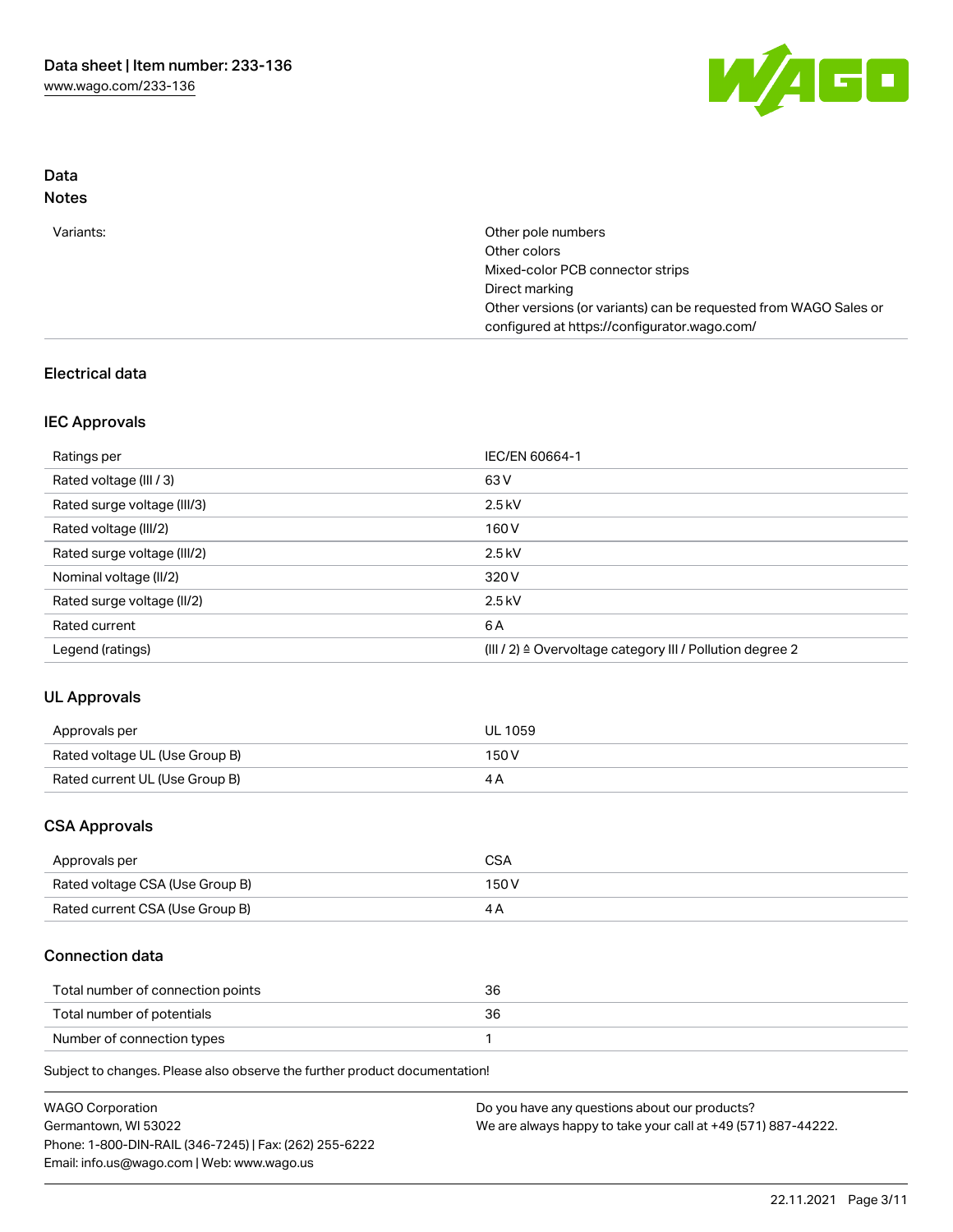[www.wago.com/233-136](http://www.wago.com/233-136)



Number of levels 1

#### Connection 1

| Connection technology                             | CAGE CLAMP                                                                                                                                                                          |
|---------------------------------------------------|-------------------------------------------------------------------------------------------------------------------------------------------------------------------------------------|
| <b>Actuation type</b>                             | Operating tool                                                                                                                                                                      |
| Solid conductor                                   | $0.080.5$ mm <sup>2</sup> / 28  20 AWG                                                                                                                                              |
| Fine-stranded conductor                           | $0.080.5$ mm <sup>2</sup> / 28  20 AWG                                                                                                                                              |
| Fine-stranded conductor; with insulated ferrule   | $0.25 \text{ mm}^2$                                                                                                                                                                 |
| Fine-stranded conductor: with uninsulated ferrule | $0.25 \text{ mm}^2$                                                                                                                                                                 |
| Note (conductor cross-section)                    | Terminating 0.75 mm <sup>2</sup> /18 AWG conductors is possible; however<br>insulation diameter allows only every other clamping unit to be<br>terminated with this conductor size. |
| Strip length                                      | $56$ mm $/ 0.20.24$ inch                                                                                                                                                            |
| Conductor connection direction to PCB             | 30 <sup>°</sup>                                                                                                                                                                     |
| Number of poles                                   | 36                                                                                                                                                                                  |

# Physical data

| Pin spacing                          | 2.5 mm / 0.098 inch  |
|--------------------------------------|----------------------|
| Width                                | 92.3 mm / 3.634 inch |
| Height                               | 15.7 mm / 0.618 inch |
| Height from the surface              | 11.7 mm / 0.461 inch |
| Depth                                | 12.1 mm / 0.476 inch |
| Solder pin length                    | 4 mm                 |
| Solder pin dimensions                | $0.5 \times 0.75$ mm |
| Drilled hole diameter with tolerance | 1 1 $(+0.1)$ mm      |

# PCB contact

| PCB Contact                         | THT                                      |
|-------------------------------------|------------------------------------------|
| Solder pin arrangement              | over the entire terminal strip (in-line) |
| Number of solder pins per potential |                                          |

# Material data

| Color               | gray             |
|---------------------|------------------|
| Material group      |                  |
| Insulation material | Polyamide (PA66) |
|                     |                  |

Subject to changes. Please also observe the further product documentation!

| <b>WAGO Corporation</b>                                | Do you have any questions about our products?                 |
|--------------------------------------------------------|---------------------------------------------------------------|
| Germantown, WI 53022                                   | We are always happy to take your call at +49 (571) 887-44222. |
| Phone: 1-800-DIN-RAIL (346-7245)   Fax: (262) 255-6222 |                                                               |
| Email: info.us@wago.com   Web: www.wago.us             |                                                               |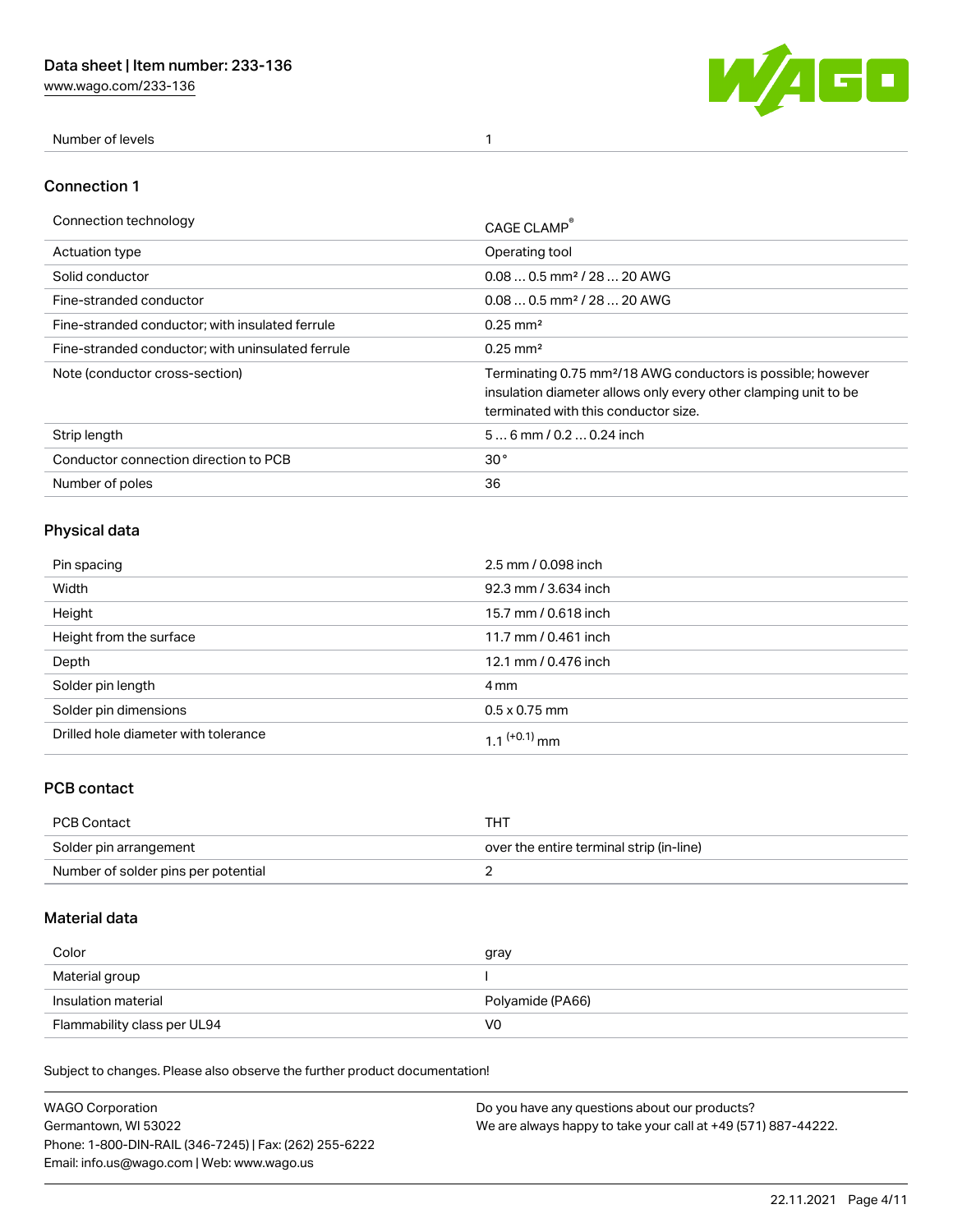# Data sheet | Item number: 233-136

[www.wago.com/233-136](http://www.wago.com/233-136)



| Clamping spring material | Chrome nickel spring steel (CrNi)       |
|--------------------------|-----------------------------------------|
| Contact material         | Electrolytic copper ( $E_{\text{Cl}}$ ) |
| Contact plating          | tin-plated                              |
| Fire load                | $0.148$ MJ                              |
| Weight                   | 12.1 <sub>q</sub>                       |

#### Environmental requirements

| Limit temperature range | $-60+105 °C$ |
|-------------------------|--------------|
|-------------------------|--------------|

### Commercial data

| Product Group         | 4 (Printed Circuit) |
|-----------------------|---------------------|
| PU (SPU)              | 40 (10) Stück       |
| Packaging type        | box                 |
| Country of origin     | <b>CH</b>           |
| <b>GTIN</b>           | 4045454050726       |
| Customs tariff number | 8536904000          |

### Approvals / Certificates

#### Country specific Approvals

| Logo                                                                       | Approval                                            | <b>Additional Approval Text</b> | Certificate<br>name   |  |
|----------------------------------------------------------------------------|-----------------------------------------------------|---------------------------------|-----------------------|--|
|                                                                            | <b>CCA</b><br>DEKRA Certification B.V.              | EN 60998                        | <b>NTR NL</b><br>6946 |  |
| EMA<br>EUR                                                                 | <b>CCA</b><br>DEKRA Certification B.V.              | EN 60998                        | 2153951.01            |  |
|                                                                            | <b>CCA</b><br>DEKRA Certification B.V.              | EN 60947-7-4                    | <b>NTRNL</b><br>7786  |  |
|                                                                            | <b>CSA</b><br>DEKRA Certification B.V.              | C <sub>22.2</sub>               | 1465035               |  |
|                                                                            | <b>KEMA/KEUR</b><br><b>DEKRA Certification B.V.</b> | EN 60947-7-4                    | 71-111040             |  |
| Subject to changes. Please also observe the further product documentation! |                                                     |                                 |                       |  |

WAGO Corporation Germantown, WI 53022 Phone: 1-800-DIN-RAIL (346-7245) | Fax: (262) 255-6222 Email: info.us@wago.com | Web: www.wago.us

Do you have any questions about our products? We are always happy to take your call at +49 (571) 887-44222.

 $C$  cattle at  $\epsilon$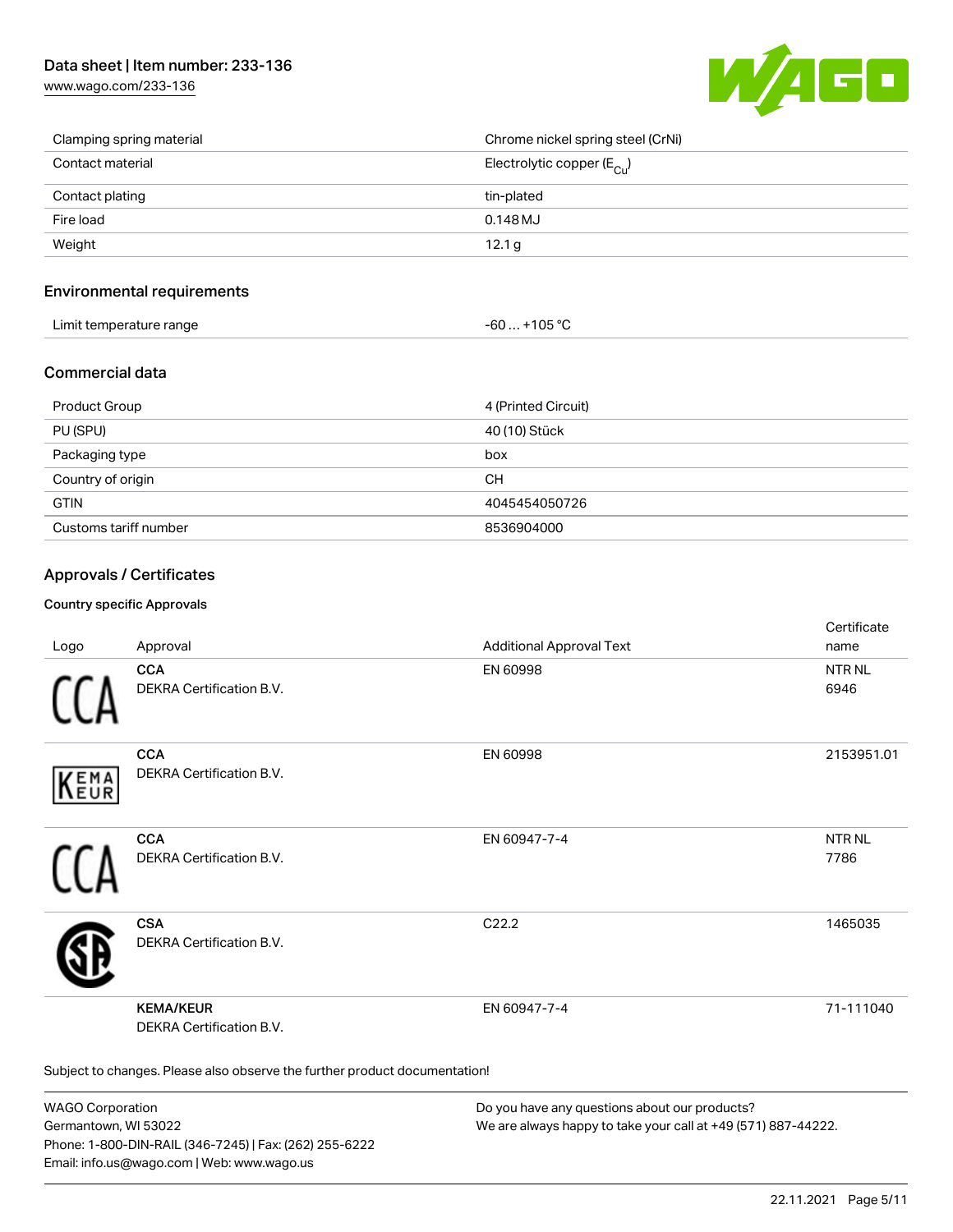



#### Ship Approvals

| Logo | Approval                                                | <b>Additional Approval Text</b> | Certificate<br>name               |
|------|---------------------------------------------------------|---------------------------------|-----------------------------------|
| ABS. | <b>ABS</b><br>American Bureau of Shipping               |                                 | $19-$<br>HG1869876-<br><b>PDA</b> |
|      | <b>DNV GL</b><br>Det Norske Veritas, Germanischer Lloyd | -                               | TAE000016Z                        |

#### UL-Approvals

|                          |                                     |                                 | Certificate |
|--------------------------|-------------------------------------|---------------------------------|-------------|
| Logo                     | Approval                            | <b>Additional Approval Text</b> | name        |
| $\overline{\phantom{0}}$ | UL<br>UL International Germany GmbH | <b>UL 1059</b>                  | E45172      |

### Optional accessories

| Operating tool                                                                       |                      |
|--------------------------------------------------------------------------------------|----------------------|
| Item no.: 210-648                                                                    |                      |
| Operating tool; Blade: 2.5 x 0.4 mm; with a partially insulated shaft; angled; short | www.wago.com/210-648 |
| Item no.: 210-647                                                                    |                      |
| Operating tool; Blade: 2.5 x 0.4 mm; with a partially insulated shaft; multicoloured | www.wago.com/210-647 |
| Item no.: 210-719                                                                    |                      |
| Operating tool; Blade: 2.5 x 0.4 mm; with a partially insulated shaft                | www.wago.com/210-719 |
| Item no.: 233-332                                                                    |                      |
| Operating tool; made of insulating material; white                                   | www.wago.com/233-332 |
| Item no.: 233-331                                                                    |                      |
| Operating tool; insulated; yellow                                                    | www.wago.com/233-331 |
| Item no.: 233-335                                                                    |                      |
| Operating tool; yellow                                                               | www.wago.com/233-335 |
| Marking accessories                                                                  |                      |
| Marking strip                                                                        |                      |

Subject to changes. Please also observe the further product documentation!

| <b>WAGO Corporation</b>                                |
|--------------------------------------------------------|
| Germantown, WI 53022                                   |
| Phone: 1-800-DIN-RAIL (346-7245)   Fax: (262) 255-6222 |
| Email: info.us@wago.com   Web: www.wago.us             |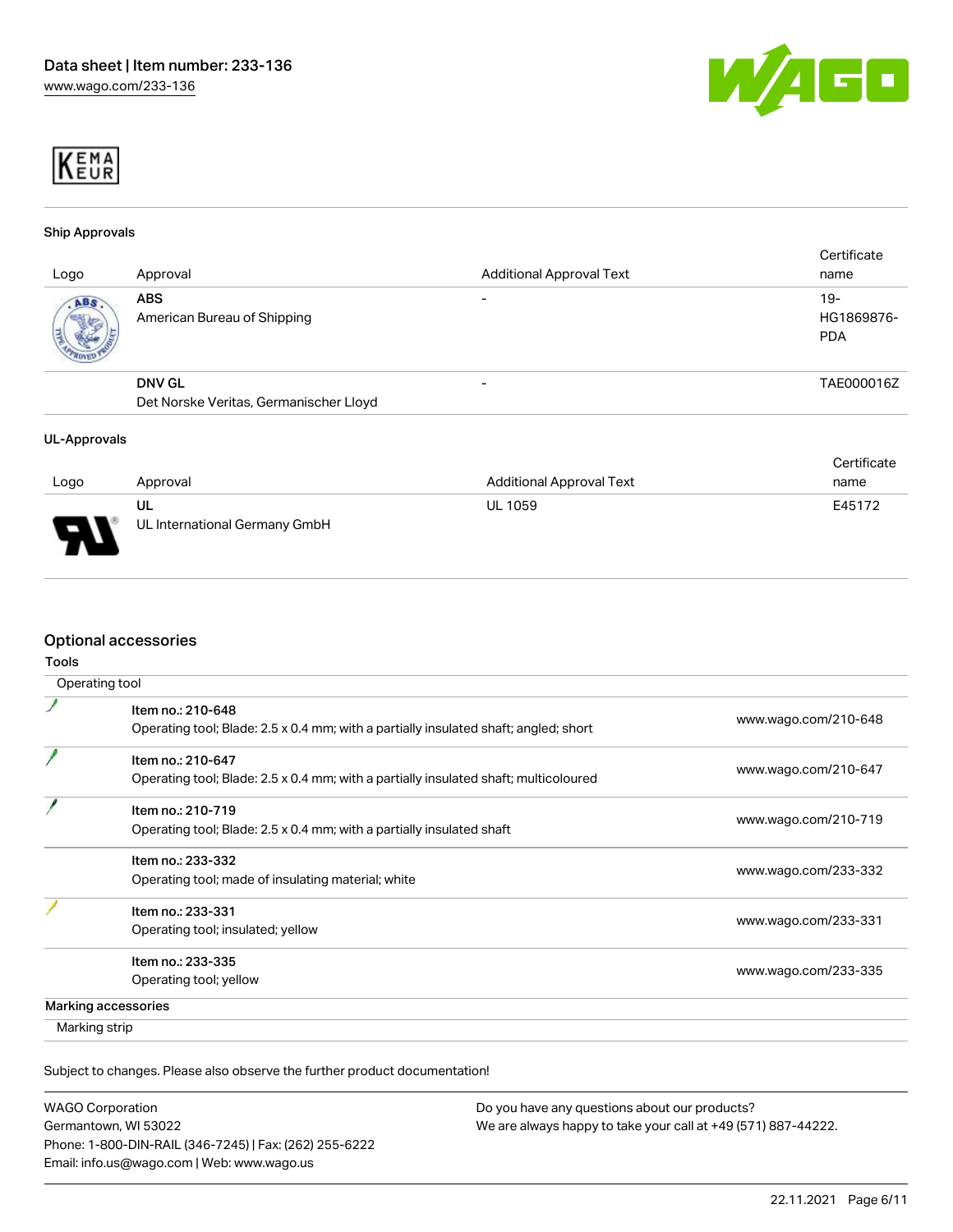Email: info.us@wago.com | Web: www.wago.us

[www.wago.com/233-136](http://www.wago.com/233-136)



|          | Ferrule; Sleeve for 0.25 mm <sup>2</sup> / AWG 24; insulated; electro-tin plated; yellow<br>Item no.: 216-321<br>Ferrule; Sleeve for 0.25 mm <sup>2</sup> / AWG 24; insulated; electro-tin plated; yellow |                                  | www.wago.com/216-321                         |
|----------|-----------------------------------------------------------------------------------------------------------------------------------------------------------------------------------------------------------|----------------------------------|----------------------------------------------|
| T.       | Item no.: 216-151<br>Ferrule; Sleeve for 0.25 mm <sup>2</sup> / AWG 24; uninsulated; electro-tin plated<br>Item no.: 216-301                                                                              |                                  | www.wago.com/216-151<br>www.wago.com/216-301 |
| Ferrule  | Item no.: 216-131<br>Ferrule; Sleeve for 0.25 mm <sup>2</sup> / AWG 24; uninsulated; electro-tin plated; silver-colored                                                                                   |                                  | www.wago.com/216-131                         |
| Ferrules |                                                                                                                                                                                                           |                                  |                                              |
|          | Item no.: 210-331/254-207<br>Marking strips; as a DIN A4 sheet; MARKED; 1-48 (100x); Height of marker strip: 2.3 mm/0.091 in; Strip<br>length 182 mm; Horizontal marking; Self-adhesive; white            | /254-207                         | www.wago.com/210-331                         |
|          | Item no.: 210-331/254-202<br>Marking strips; as a DIN A4 sheet; MARKED; 1-16 (400x); Height of marker strip: 2.3 mm/0.091 in; Strip<br>length 182 mm; Horizontal marking; Self-adhesive; white            | /254-202                         | www.wago.com/210-331                         |
|          | Item no.: 210-331/250-206<br>Marking strips; as a DIN A4 sheet; MARKED; 33-48 (400x); Height of marker strip: 2.3 mm/0.091 in; Strip<br>length 182 mm; Horizontal marking; Self-adhesive; white           | /250-206                         | www.wago.com/210-331                         |
|          | Item no.: 210-331/254-206<br>Marking strips; as a DIN A4 sheet; MARKED; 33-48 (400x); Height of marker strip: 2.3 mm/0.091 in; Strip<br>length 182 mm; Horizontal marking; Self-adhesive; white           | /254-206                         | www.wago.com/210-331                         |
|          | Item no.: 210-331/250-204<br>Marking strips; as a DIN A4 sheet; MARKED; 17-32 (400x); Height of marker strip: 2.3 mm/0.091 in; Strip<br>length 182 mm; Horizontal marking; Self-adhesive; white           | /250-204                         | www.wago.com/210-331                         |
|          | Item no.: 210-331/254-204<br>Marking strips; as a DIN A4 sheet; MARKED; 17-32 (400x); Height of marker strip: 2.3 mm/0.091 in; Strip<br>length 182 mm; Horizontal marking; Self-adhesive; white           | /254-204                         | www.wago.com/210-331                         |
|          | Item no.: 210-331/250-202<br>Marking strips; as a DIN A4 sheet; MARKED; 1-16 (400x); Height of marker strip: 2.3 mm/0.091 in; Strip<br>length 182 mm; Horizontal marking; Self-adhesive; white            | /250-202                         | www.wago.com/210-331                         |
|          | Marking strips; as a DIN A4 sheet; MARKED; 1-48 (100x); Height of marker strip: 2.3 mm/0.091 in; Strip<br>length 182 mm; Horizontal marking; Self-adhesive; white                                         | www.wago.com/210-331<br>/250-207 |                                              |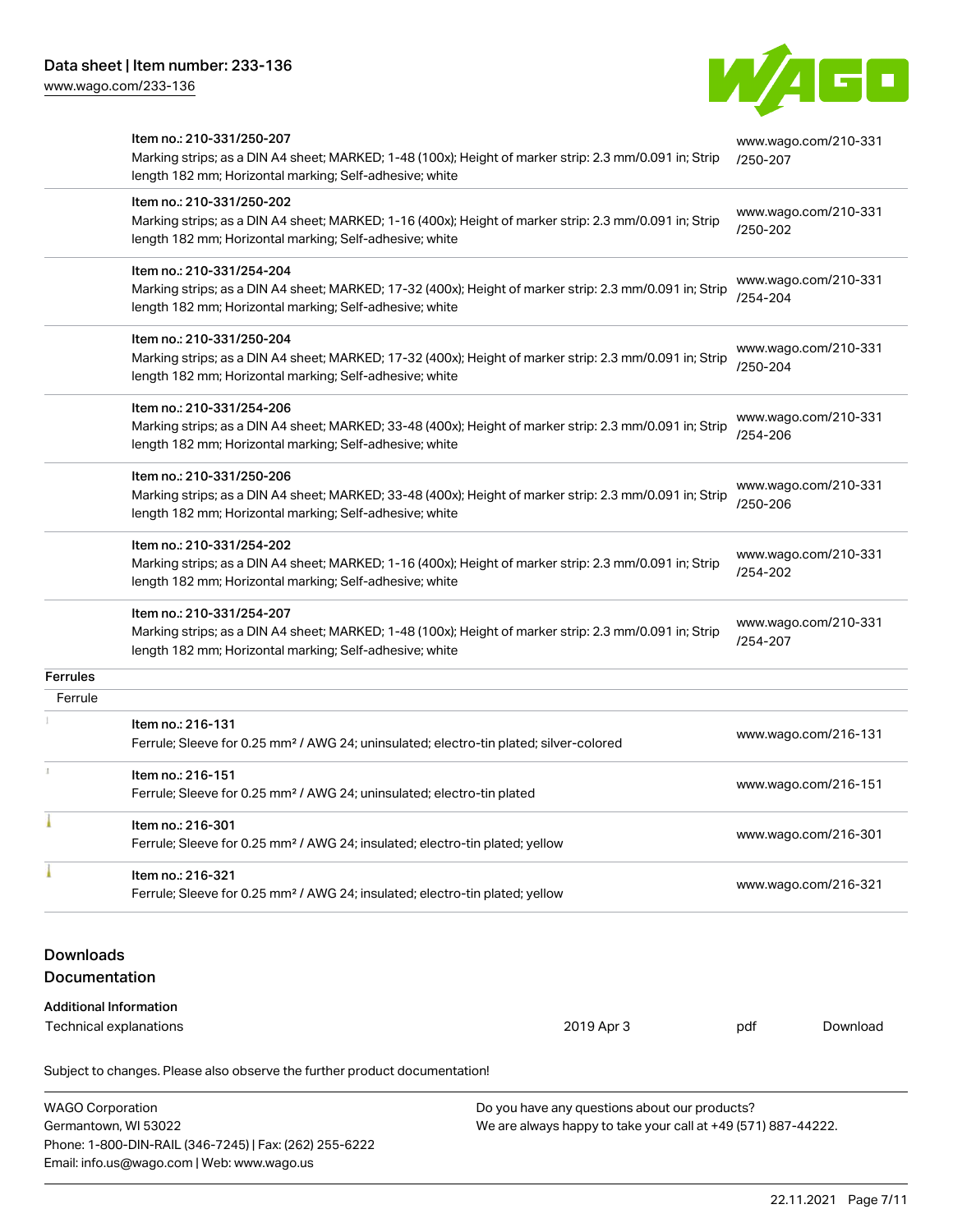

2.0 MB

# CAD files

#### CAD data

| 2D/3D Models 233-136                                                                                                                                                   | URL        | Download |
|------------------------------------------------------------------------------------------------------------------------------------------------------------------------|------------|----------|
| <b>PCB Design</b>                                                                                                                                                      |            |          |
| Symbol and Footprint 233-136                                                                                                                                           | <b>URL</b> | Download |
| CAx data for your PCB design, consisting of "schematic symbols and PCB footprints",<br>allow easy integration of the WAGO component into your development environment. |            |          |
| Supported formats:                                                                                                                                                     |            |          |
| Accel EDA 14 & 15<br>ш                                                                                                                                                 |            |          |
| ш<br>Altium 6 to current version                                                                                                                                       |            |          |
| Ш<br>Cadence Allegro                                                                                                                                                   |            |          |
| ш<br>DesignSpark                                                                                                                                                       |            |          |
| Ш<br>Eagle Libraries                                                                                                                                                   |            |          |
| H<br>KiCad                                                                                                                                                             |            |          |
| ш<br>Mentor Graphics BoardStation                                                                                                                                      |            |          |
| ш<br>Mentor Graphics Design Architect                                                                                                                                  |            |          |
| Ш<br>Mentor Graphics Design Expedition 99 and 2000                                                                                                                     |            |          |
| ш<br>OrCAD 9.X PCB and Capture                                                                                                                                         |            |          |
| Ш<br>PADS PowerPCB 3, 3.5, 4.X, and 5.X                                                                                                                                |            |          |
| ш<br>PADS PowerPCB and PowerLogic 3.0                                                                                                                                  |            |          |
| PCAD 2000, 2001, 2002, 2004, and 2006<br>Ш                                                                                                                             |            |          |
| ш<br>Pulsonix 8.5 or newer                                                                                                                                             |            |          |
| Ш<br><b>STL</b>                                                                                                                                                        |            |          |
| 3D STEP                                                                                                                                                                |            |          |
| ш<br>TARGET 3001!                                                                                                                                                      |            |          |
| Ш<br>View Logic ViewDraw                                                                                                                                               |            |          |
| Quadcept                                                                                                                                                               |            |          |
| ш<br>Zuken CadStar 3 and 4                                                                                                                                             |            |          |
| ш<br>Zuken CR-5000 and CR-8000                                                                                                                                         |            |          |
| PCB Component Libraries (EDA), PCB CAD Library Ultra Librarian                                                                                                         |            |          |
| <b>CAE</b> data                                                                                                                                                        |            |          |

Subject to changes. Please also observe the further product documentation!

WAGO Corporation Germantown, WI 53022 Phone: 1-800-DIN-RAIL (346-7245) | Fax: (262) 255-6222 Email: info.us@wago.com | Web: www.wago.us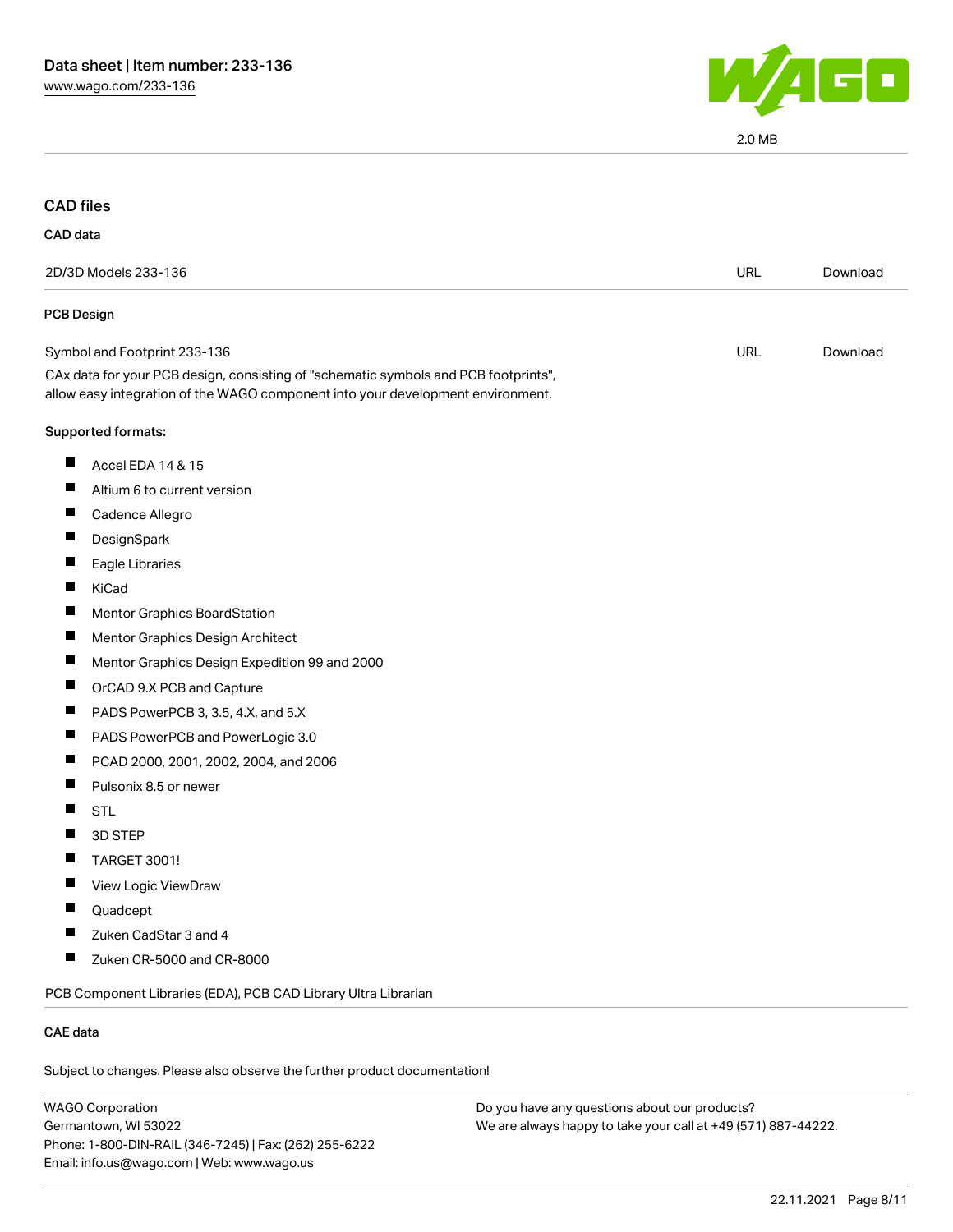

| ZUKEN Portal 233-136                                                                                                    | <b>URL</b> | Download |
|-------------------------------------------------------------------------------------------------------------------------|------------|----------|
| EPLAN Data Portal 233-136                                                                                               | <b>URL</b> | Download |
| <b>Environmental Product Compliance</b>                                                                                 |            |          |
| <b>Compliance Search</b>                                                                                                |            |          |
| Environmental Product Compliance 233-136                                                                                | URL        | Download |
| PCB terminal block; 0.5 mm <sup>2</sup> ; Pin spacing 2.5 mm; 36-pole; CAGE CLAMP <sup>®</sup> ; 0,50 mm <sup>2</sup> ; |            |          |

#### Installation Notes

gray

Conductor termination



Inserting a conductor via 3.5 mm screwdriver.

Screwdriver actuation parallel to conductor entry



Inserting a conductor via 3.5 mm<br>Inserting a conductor via operating tool. screwdriver.

Screwdriver actuation perpendicular to conductor entry



Subject to changes. Please also observe the further product documentation!

WAGO Corporation Germantown, WI 53022 Phone: 1-800-DIN-RAIL (346-7245) | Fax: (262) 255-6222 Email: info.us@wago.com | Web: www.wago.us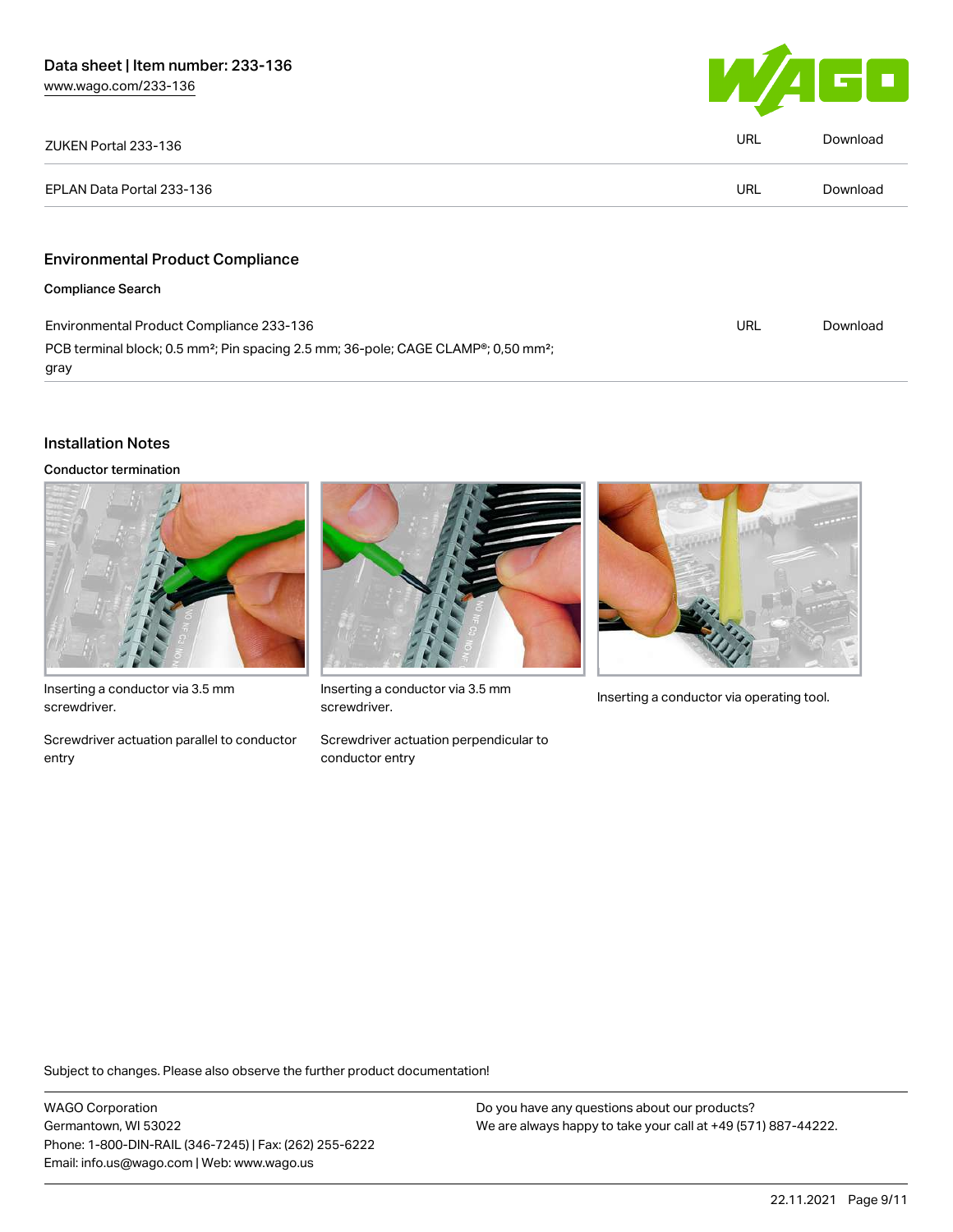## Data sheet | Item number: 233-136 [www.wago.com/233-136](http://www.wago.com/233-136)

60



Compared to standard screwdrivers, these operating tools are far more convenient for wiring PCB terminal strips at factory.

Installation



PCB Terminal Strips placed behind each other save space – staggering them by half the pin spacing simplifies subsequent wiring of the first row.

Installation

Subject to changes. Please also observe the further product documentation!

WAGO Corporation Germantown, WI 53022 Phone: 1-800-DIN-RAIL (346-7245) | Fax: (262) 255-6222 Email: info.us@wago.com | Web: www.wago.us